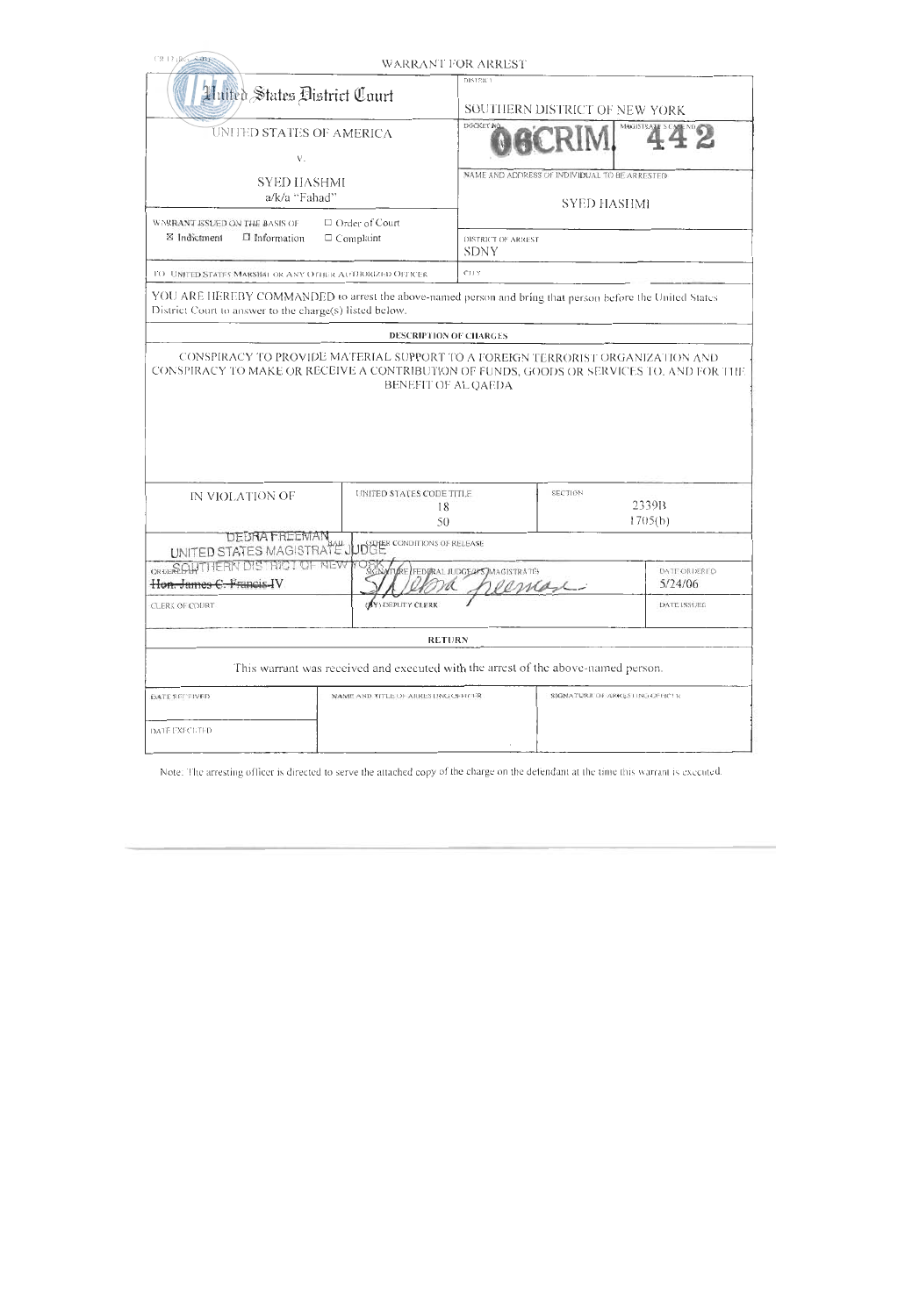| <b>HAND STATES DISTRICT COURT</b><br>UTRERN DISTRICT OF NEW YORK | -x     |              |
|------------------------------------------------------------------|--------|--------------|
| UNITED STATES OF AMERICA                                         | ÷      |              |
| $ V -$                                                           | :      | INDICTMENT   |
| SYED HASHMI,<br>a/k/a "Fahad,"                                   | t      | 06 Cr. $442$ |
| Defendant.                                                       |        |              |
|                                                                  | ٠<br>x |              |

### COUNT ONE

## Conspiracy To Provide Material Support Or Resources To A Foreign Terrorist Organization

The Grand Jury charges:

1. From at least in or about January 2004, up to and including in or about May 2006, in an offense begun out of the jurisdiction of any particular State or district of the United States, SYED HASHMI, a/k/a "Fahad," the defendant, and others known and unknown, at least one of whom was first brought to and arrested in the Southern District of New York, unlawfully and knowingly did combine, conspire, confederate, and agree together and with each other to provide "material support or resources," as that term is defined in 18 U.S.C. § 2339A(b), including currency and other physical assets, to a foreign terrorist organization, to wit, al Qaeda, which was designated by the Secretary of State as a foreign terrorist organization on October 8, 1999, pursuant to Section 219 of the Immigration and Nationality Act, and was redesignated as such on or about October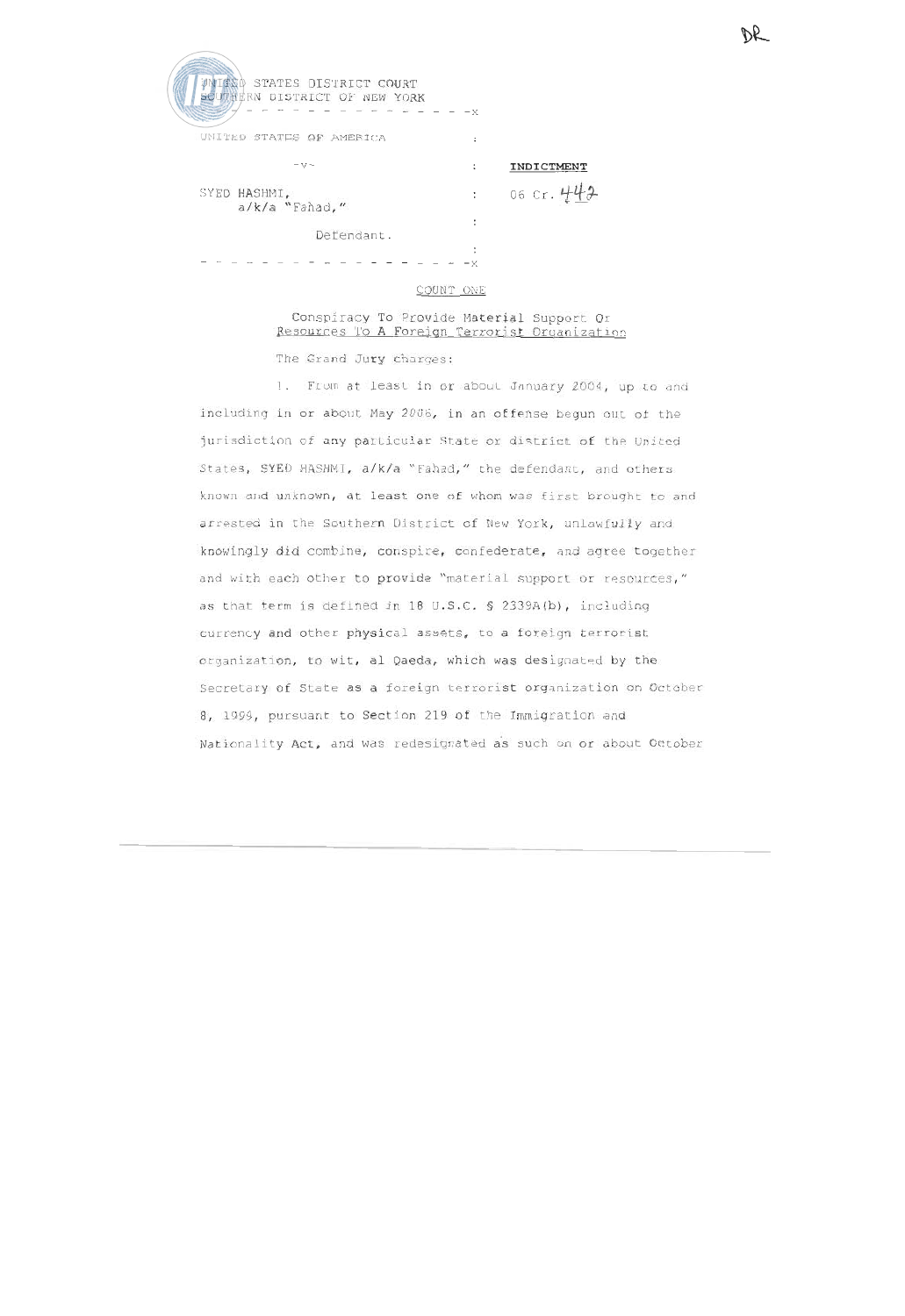(1, on or about October 2, 2003, and again on or about tøber 11, 2005.

2. It was a part and an object of the conspiracy that SYED HASHMI, a/k/a "Fahad," a United States citizen, agreed with others to assist al Qaeda by providing military gear to coconspirators not named as defendants herein who transported the gear to al Qaeda associates in South Waziristan, Pakistan.

(Title 18, United States Code, Sections 2339B and 3238.)

## COUNT TWO

# Providing And Attempting To Provide Material Support Or Resources To A Foreign Terrorist Organization

The Grand Jury further charges:

3. From at least in or about January 2004, up to and including on or about May 2006, in an offense begun out of the jurisdiction of any particular State or district of the United States, SYED HASHMI, a/k/a "Fahad," the defendant, and others known and unknown, at least one of whom was first brought to and arrested in the Southern District of New York, unlawfully and knowingly did provide and attempt to provide "material support or resources," as that term is defined in 18 U.S.C. § 2339A(b), including currency and other physical assets, to a foreign terrorist organization, to wit, al Qaeda, which was designated by the Secretary of State as a foreign terrorist organization on October 8, 1999, pursuant to Section 219 of the Immigration and Nationality Act, and was redesignated as such on or about October

 $-2 -$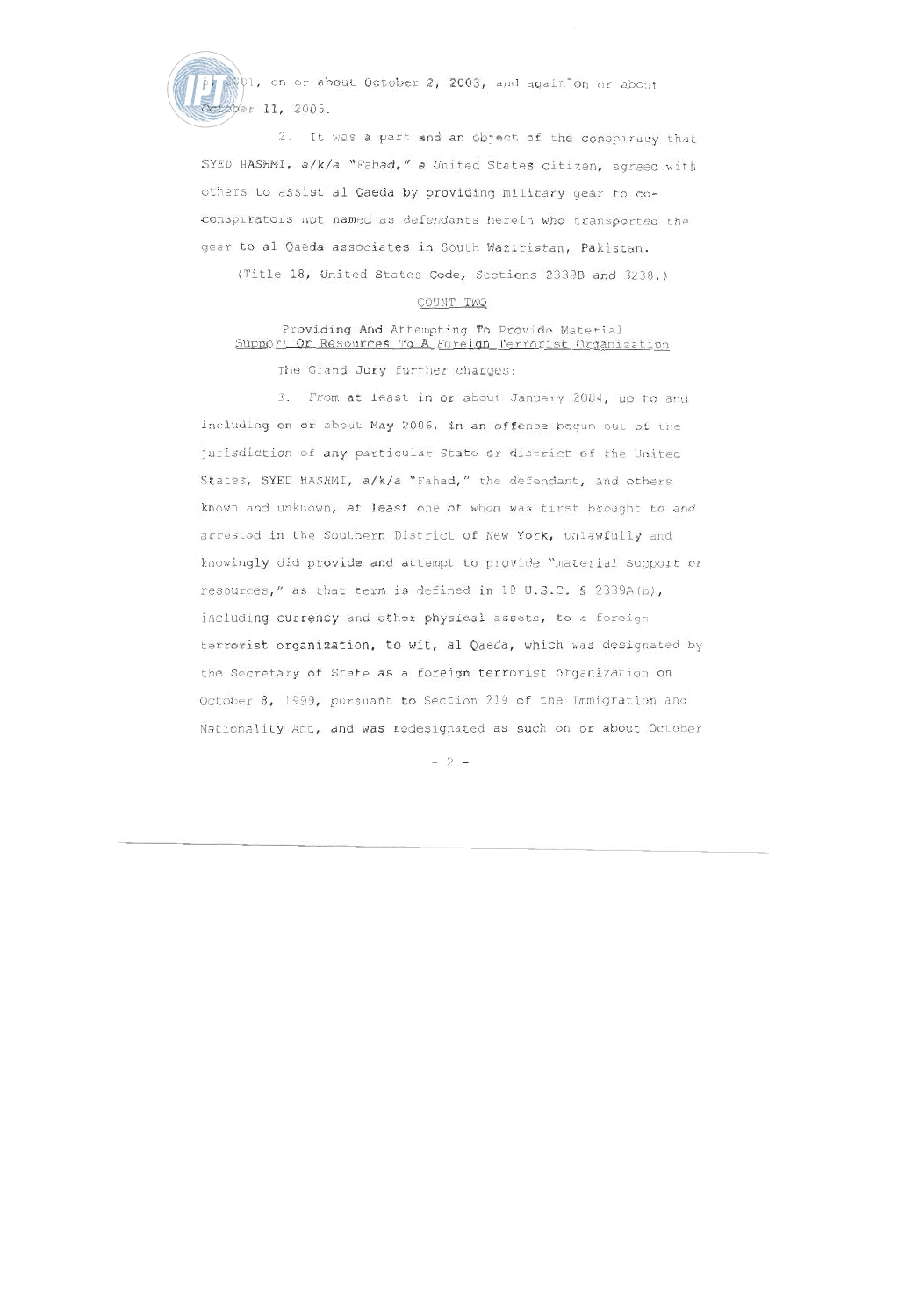p. 2001, on or about October 2, 2003, and again on or about of the 11, 2005, in that SYED HASHMI, a/k/a "Fahad," a United States citizen, provided military gear to others not named as defendants herein who transported it to al Qaeda associates in South Waziristan, Pakistan.

(Title 18, United States Code, Sections 2339B, 2 and 3238.)

### COUNT THREE

# Conspiracy To Make Or Receive A Contribution Of Funds, Goods, Or Services To, And For The Benefit Of, Al Qaeda

The Grand Jury further charges:

4. From at least in or about January 2004, up to and including on or about May 2006, in an offense begun out of the jurisdiction of any particular State or district of the United States, SYED HASHMI, a/k/a "Fahad," the defendant, a United States person, unlawfully, willfully, and knowingly violated a regulation issued under Chapter 35 of Title 50, United States Code, to wit, SYED HASHMI, a/k/a "Fahad," the defendant, along with others known and unknown, did combine, conspire, confederate, and agree together and with each other to make and receive a contribution of funds, goods, and services to, and for the benefit of, al Qaeda, a specially designated terrorist organization, by agreeing with others to provide military gear to al Qaeda to be used by al Qaeda to fight against United States forces in Afghanistan.

(Title 50, United States Code, Section 1705(b); Title 31,

 $-3 -$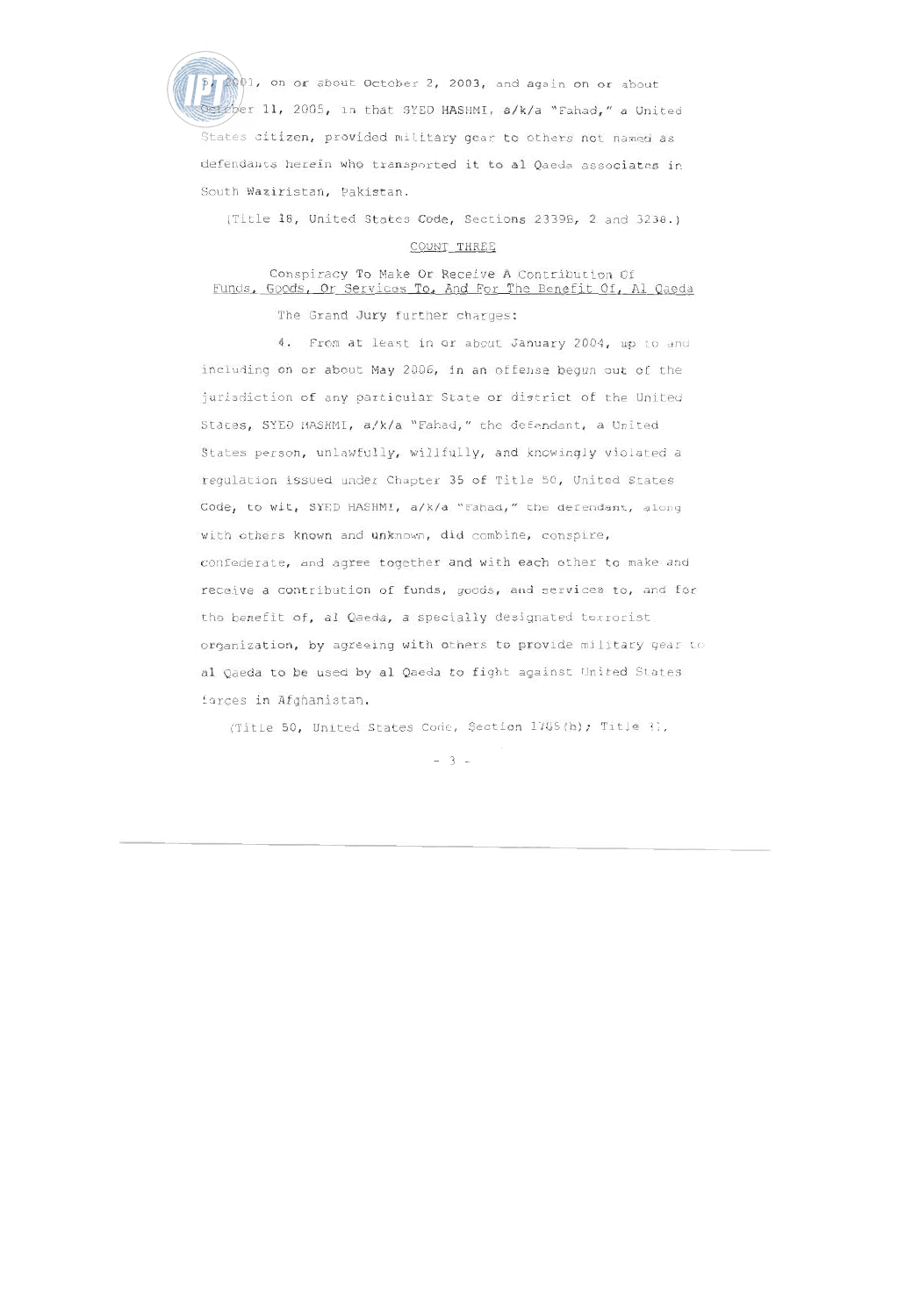

 $\mathbf{\hat{z}}$ 

to of Federal Regulations, Sections 595.204 & 595.205.;

### COUNT FOUR

Making Or Receiving A Contribution Of Funds, Goods, Or Services To, And For The Benefit Of, Al Qaeda

The Grand Jury further charges:

5. From at least in or about January 2004, up to and including on or about May 2006, in an offense begun out of the jurisdiction of any particular State or district of the United States, SYED HASHMI, a/k/a "Fahad," the defendant, a United States person, unlawfully, willfully, and knowingly violated a requlation issued under Chapter 35 of Title 50, United States Code, to wit, HASHMI, along with others known and unknown, attempted to and did provide military gear to al Qaeda to be used by al Oaeda to fight against United States forces in Afghanistan.

(Title 50, United States Code, Section 1705(b); Title 31, Code of Federal Regulations, Sections 595.204 & 595.205; and Title 18, United States Code, Section 2.)

Budley

United States Attorney

 $(i -$